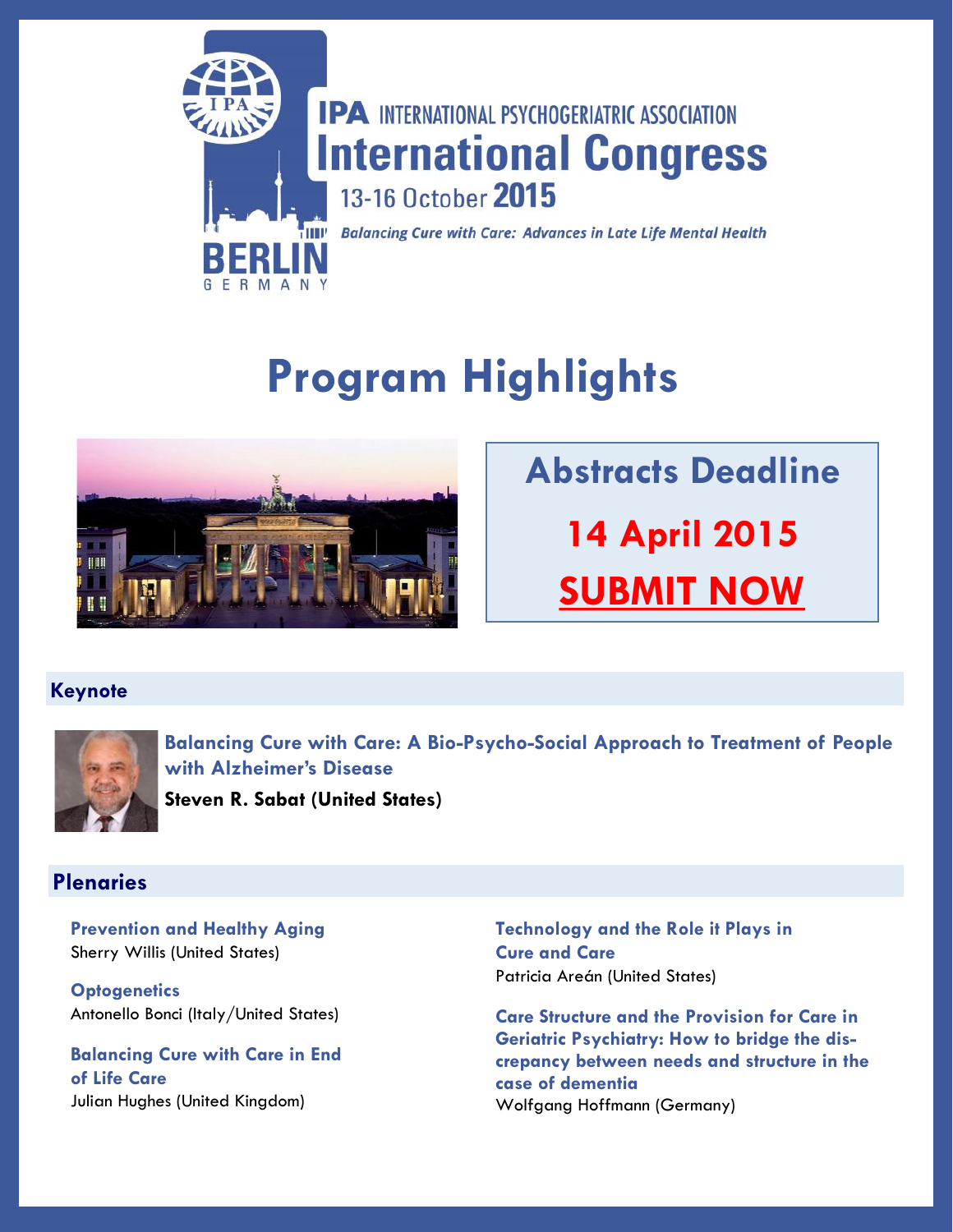### **Page 2 Congress Abstracts due 14 April -- [SUBMIT HERE](https://b-com.mci-group.com/AbstractSubmission/IPA2015.aspx)**

### **Invited Symposia**

**Technology** Chair: Franka Meiland (Netherlands)

**Care Concepts for Challenging Behavior** Chair: Helen Kales (United States)

**Delirium** Chair: Ben (Hochang) Lee (United States/Korea)

**Sleep Disorders** Chair: Adam Spira (United States)

### **Hosted Symposia**

**European Association of Geriatric Psychiatry (EAGP) - Advances in Home Based Dementia Care**

Afifa Qazi Martin Orrell

 Manuel Franco Günter Klug (Spain) (Austria)

 Nele Spruytte (Belgium)

(United Kingdom) (United Kingdom)

**Resilience** Chair: Kathy Murphy (Ireland)

**Tau Imaging** Chair: John O'Brien (United Kingdom)

**Adequate Treatment of Depressive Disorder in Late Life** Chair: Ken Laidlaw (United Kingdom)

### **INTERventions in DEMentia (INTERDEM) Social Health and Dementia**

 Myrra Vernooij-Dassen Murna Downs (Netherlands) (United Kingdom)

 Yun-Hee Jeon Martina Roes (Australia) (Germany)

### **Long Term Care Site Visits**

### **Friday, 16 October**

On Friday afternoon, plan to attend an off-site visit to a local long term care facility in Berlin and the surrounding area. See how care is provided in this country. Specific information will be available soon.

# **Congress Abstract Deadline: 14 April 2015 -- [Submit here](https://b-com.mci-group.com/AbstractSubmission/IPA2015.aspx)**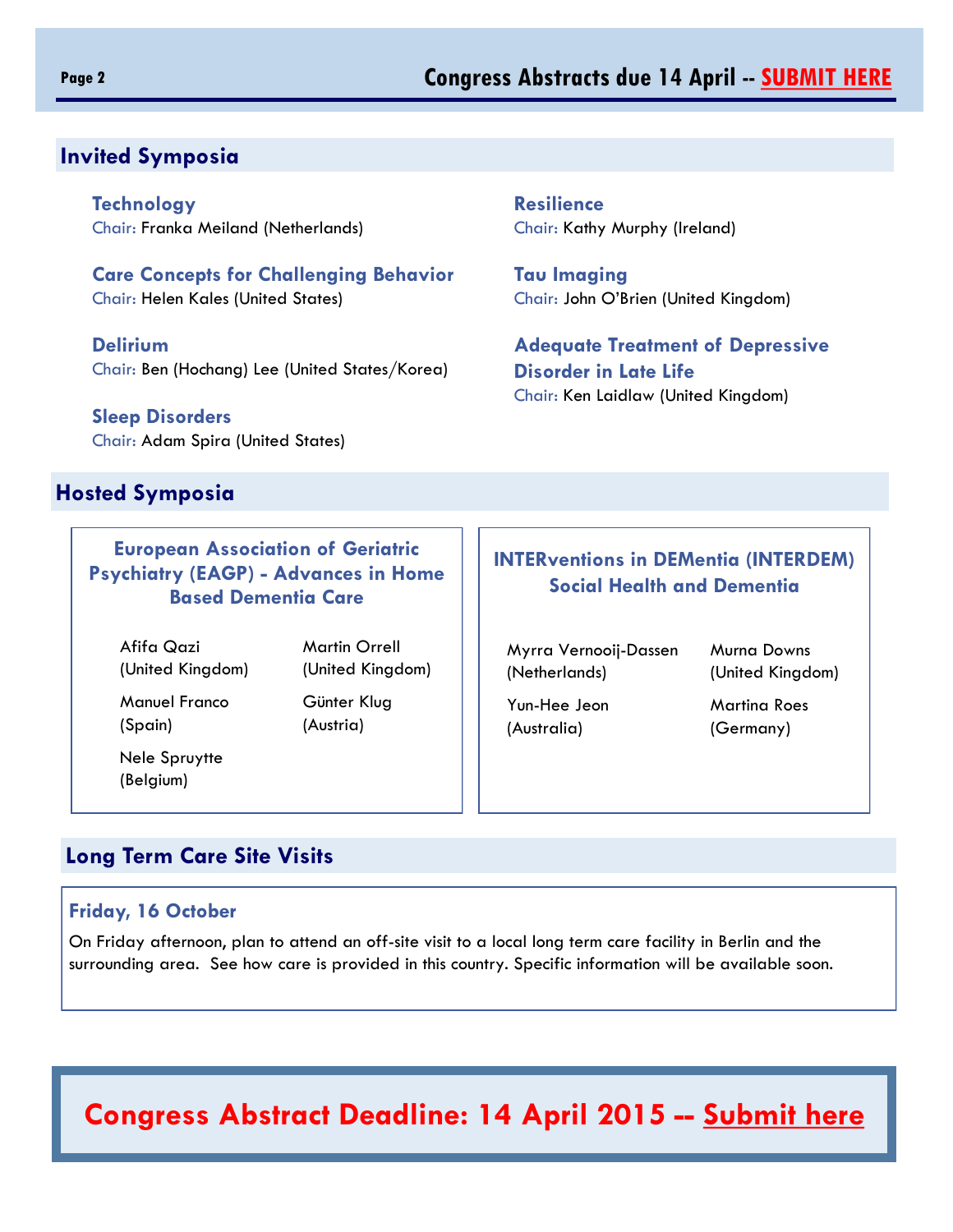### **Pre-Meeting Programming - Tuesday, 13 October**

### **Imaging and Biomarkers Workshop**

### Co-Chairs: **John T. O'Brien (United Kingdom) Philip Scheltens (Netherlands)**

Klaus Ebmeier (United Kingdom) Karl Herholz (United Kingdom) Evelien Lemstra (Netherlands) Leonardo Pantoni (Italy) Zuzana Walker (United Kingdom) Mike Wattjes (Netherlands)

Supported by an educational grant from GE Healthcare



### **2nd International Conference on Capacity**

Chair: **Carmelle Peisah (Australia)**

Linda Clare (United Kingdom) Sanford Finkel (United States) Cees Hertogh (Netherlands) Robin Jacoby (United Kingdom) Benjamin Liptzin (United States) Jay Luxenberg (United States) Ken Shulman (Canada) Saskia Teunisse (Netherlands) Chanaka Wijeratne (Australia)

## **Abstracts are now being accepted for Free/Oral Communication and Poster Sessions - [SUBMIT HERE](https://b-com.mci-group.com/AbstractSubmission/IPA2015.aspx) by 14 April**

(select Topic 51 for Capacity Conference submissions)

### **4th IPA Long Term Care Colloquium - Focus on Technology and Robotics**

Chair: **Wendy Moyle (Australia)**

Program Information … coming soon